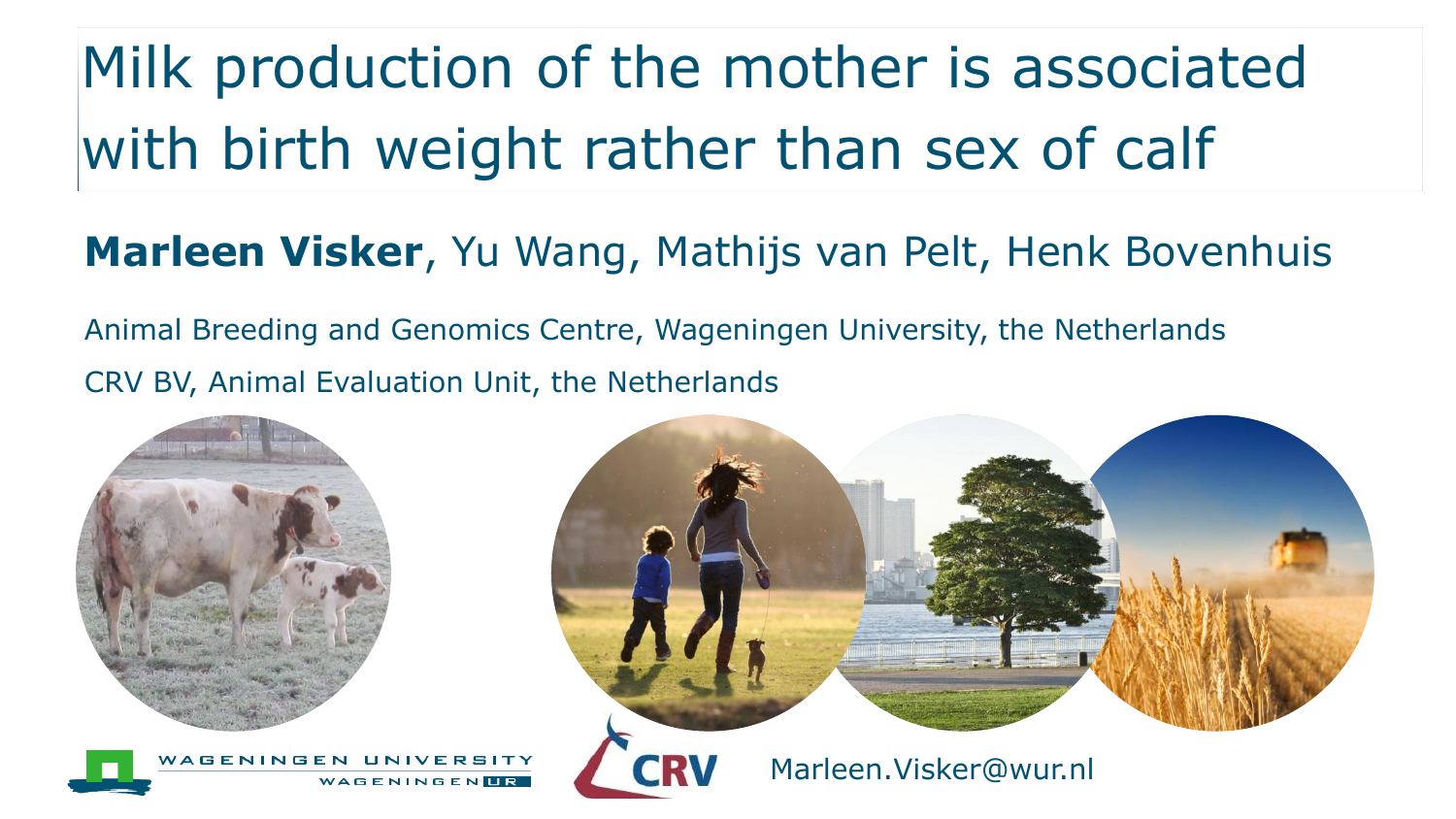# Sex bias in maternal investment

#### Trivers-Willard hypothesis:

Investment in male / female offspring related to expected reproductive benefit, dependent on maternal condition

- Ratio male / female offspring
- Amount / quality of milk

 $\triangleright$  Higher investment in male offspring (good conditions) E.g. Red deer, rhesus macaque, human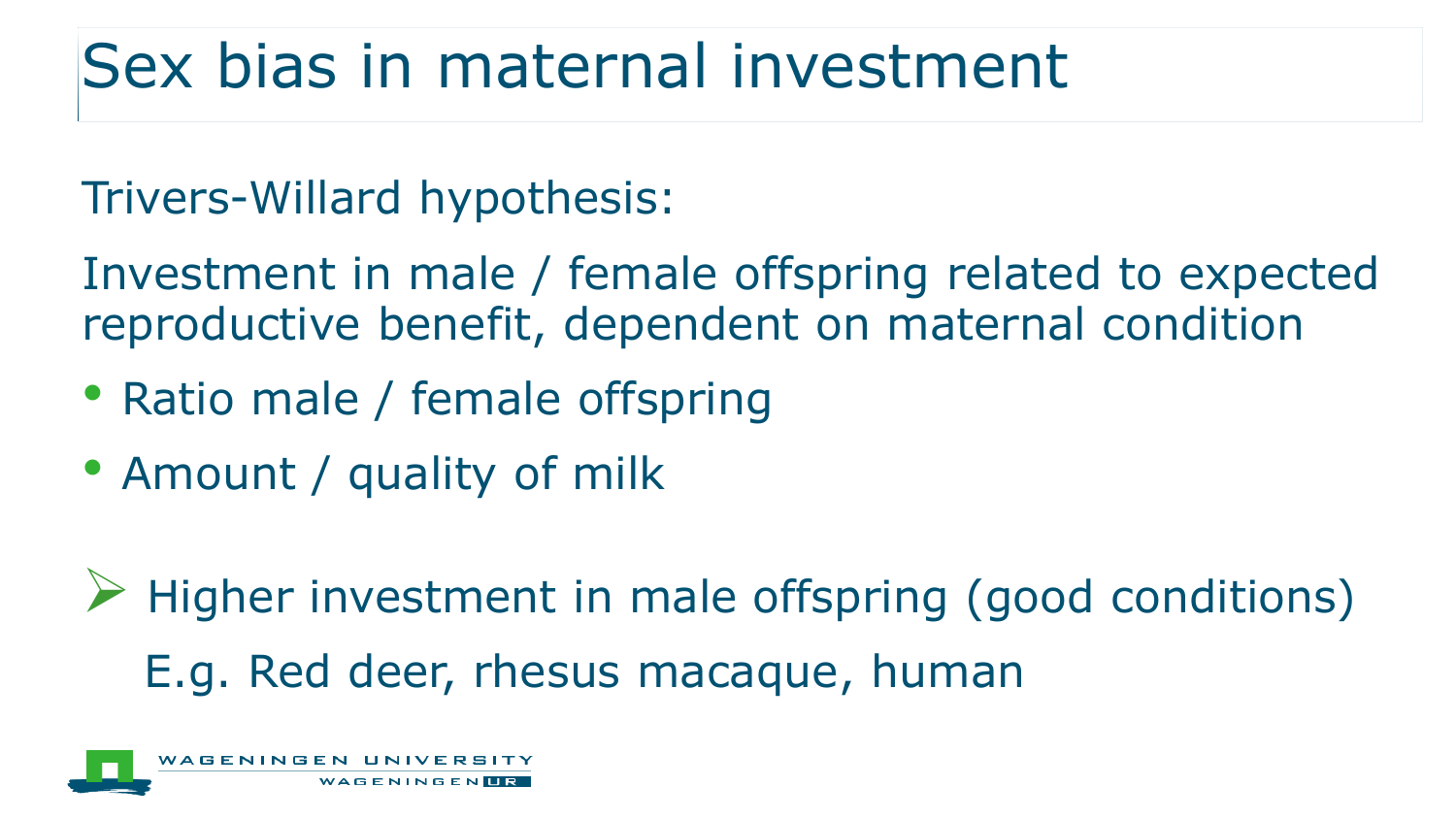# Sex bias in bovine milk production

- US Holstein: more milk for heifer calves (Hinde et al. 2014)
	- 2.39 $x10^6$  lactations, 1.49  $x10^6$  cows
	- Mixed model: calf sex, parity and *year*

- Danish Holstein: more milk for bull calves (Græsbøll et al., 2015)
	- 71,088 cows, 2 lactations each
	- Mixed model: calf sex, calving ease, year, and *herd*

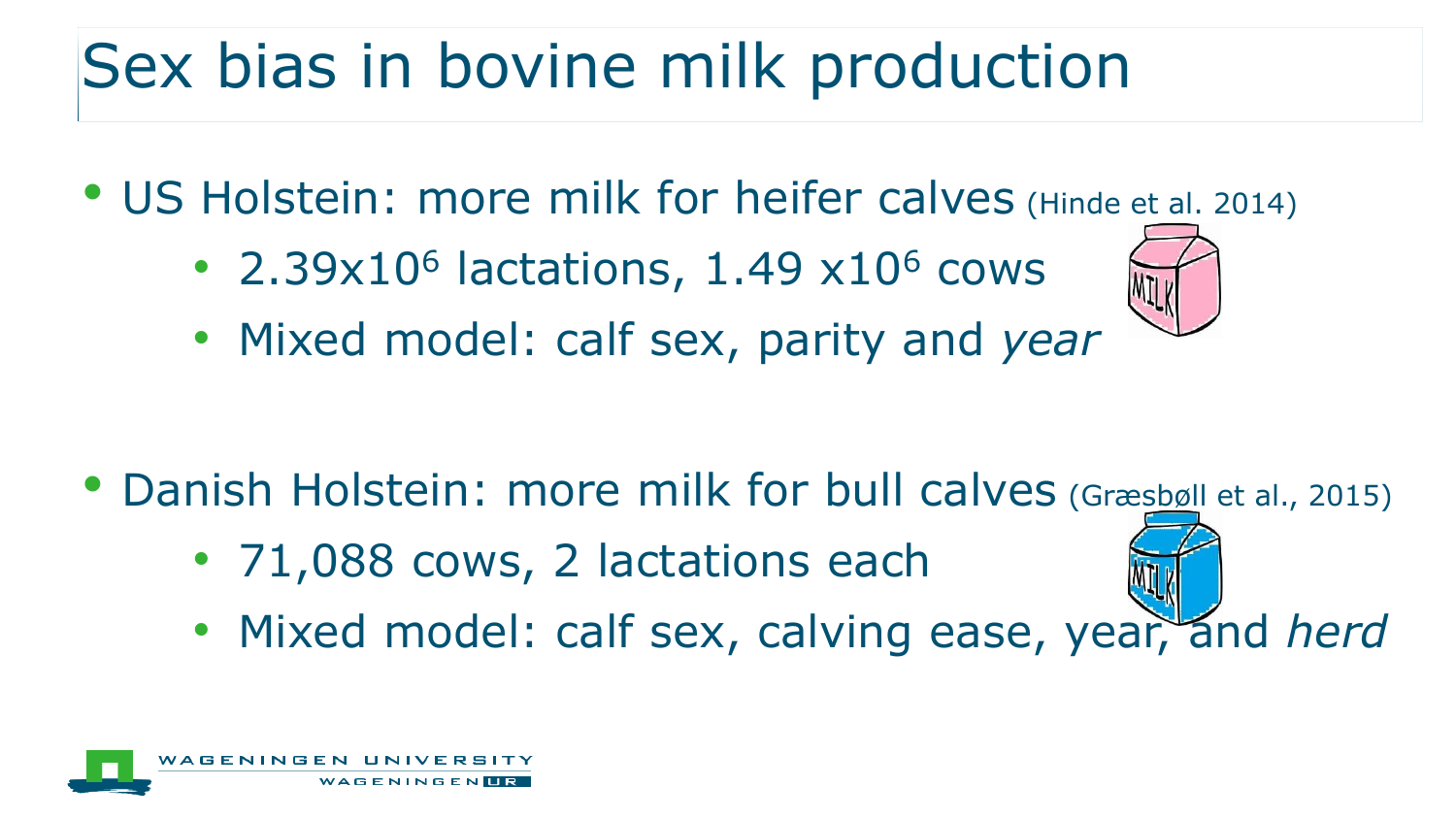

# Quantify effect of sex of calf on subsequent 305-day milk production in Dutch dairy cows



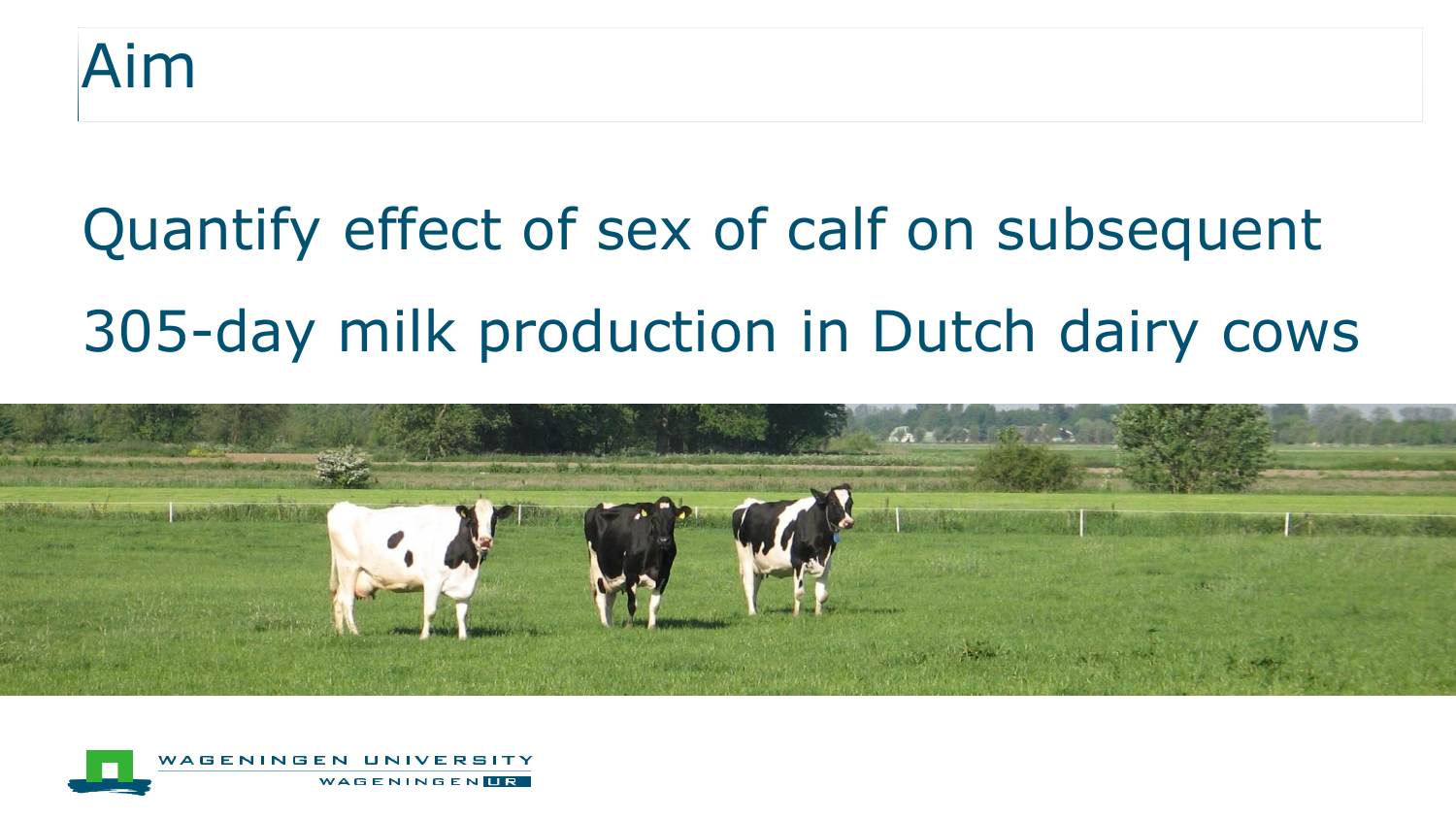### Materials and methods

#### 305-day milk production records (2007-2013)

- 1,615,765 Lactations (50.5% male calves)
- 861,273 Holstein Friesian cows
	- 7,303 Herds

#### Dutch Holstein Herdbook, CRV

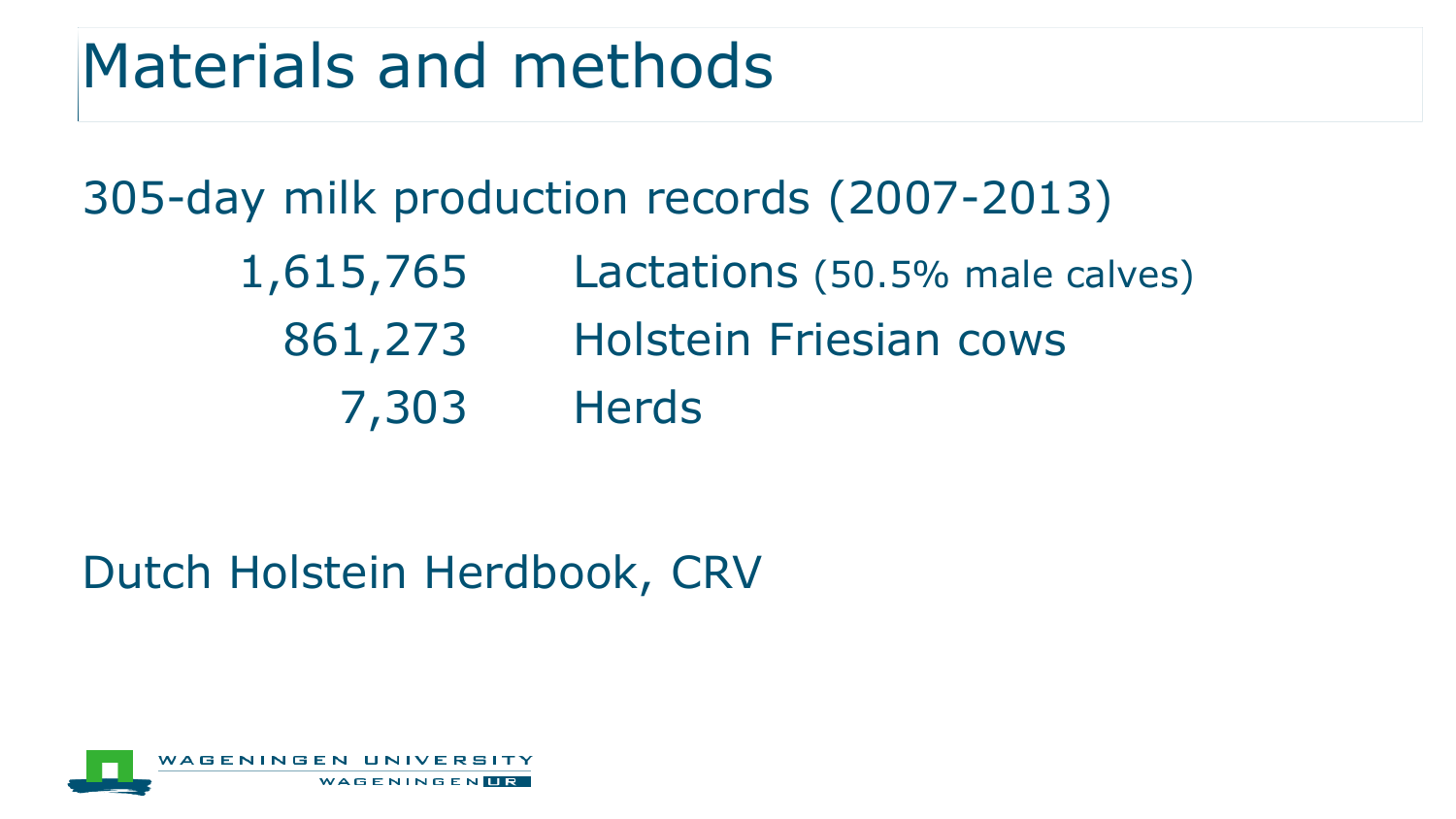### Results – means

**AGENINGE** 

#### 305-day milk production for male and female calves



GENUR

Higher milk yield after giving birth to male calves

Up to 90 kg  $(1\%)$ in parity 2 and 4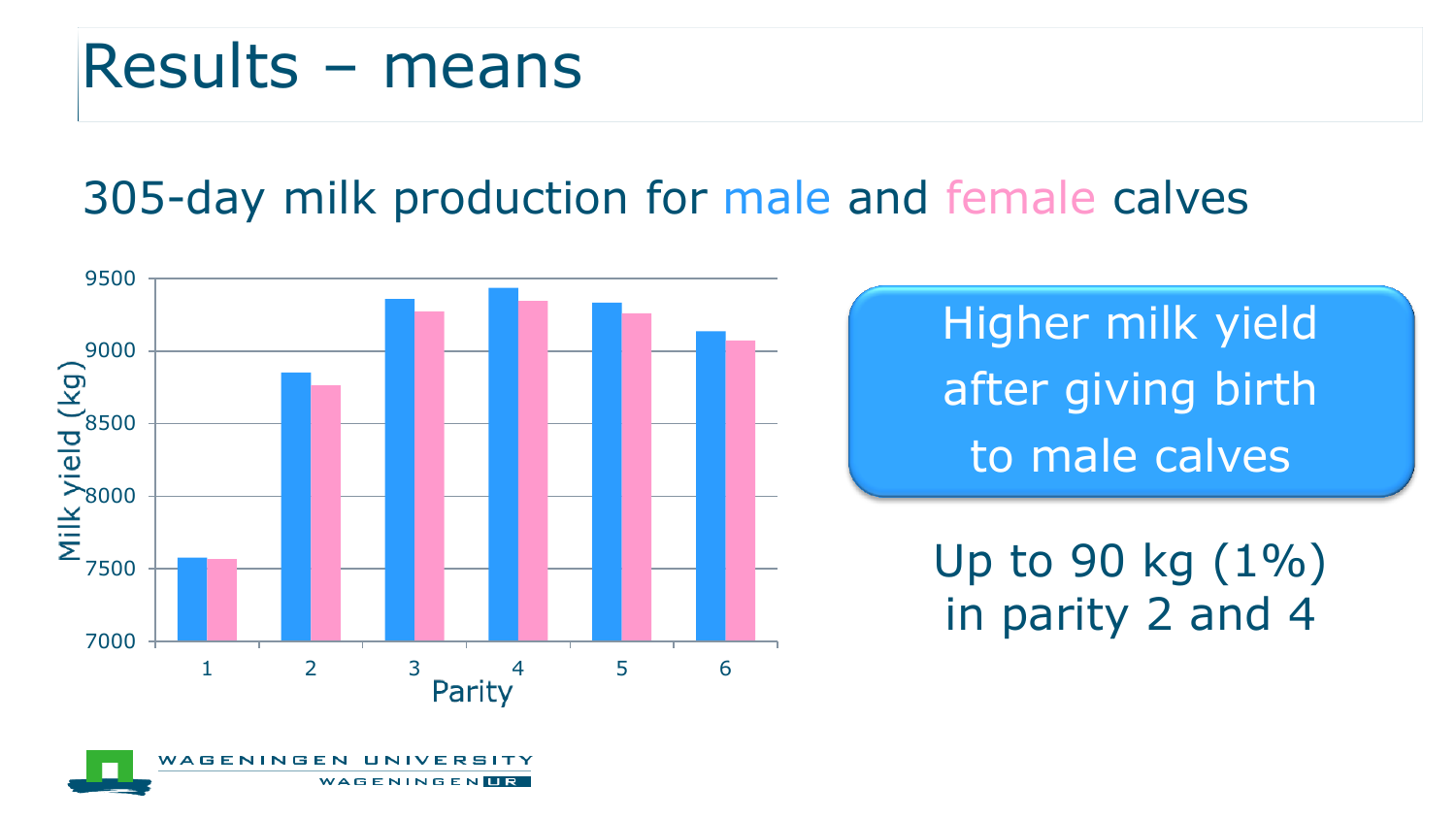### Materials and methods

#### Sire model (ASReml):

 $Y = \mu + b_1*$  gestation length + b<sub>2</sub>\* lactation length + sex of calf + calving ease + birth weight + *sire of cow* + *HerdYearSeason*

Calving ease:  $1 - 4$  (1=easy)

Birth weight:  $1 - 12$  (1=17.5 - 22.4 kg ... 12=72.5 - 77.4 kg)

Sire of cow: 3 generations pedigree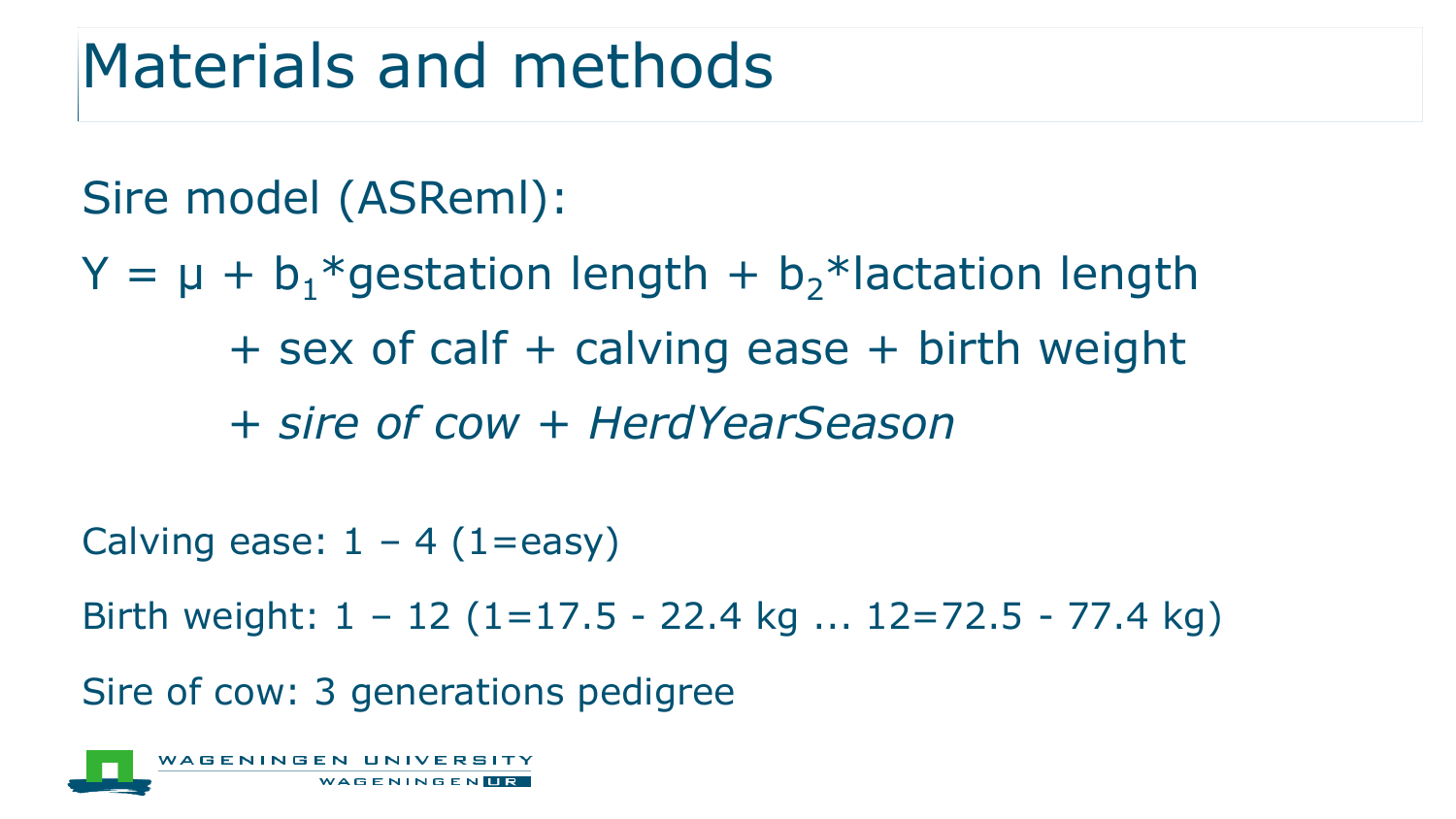### Results – predicted means

#### 305-day milk production for male and female calves



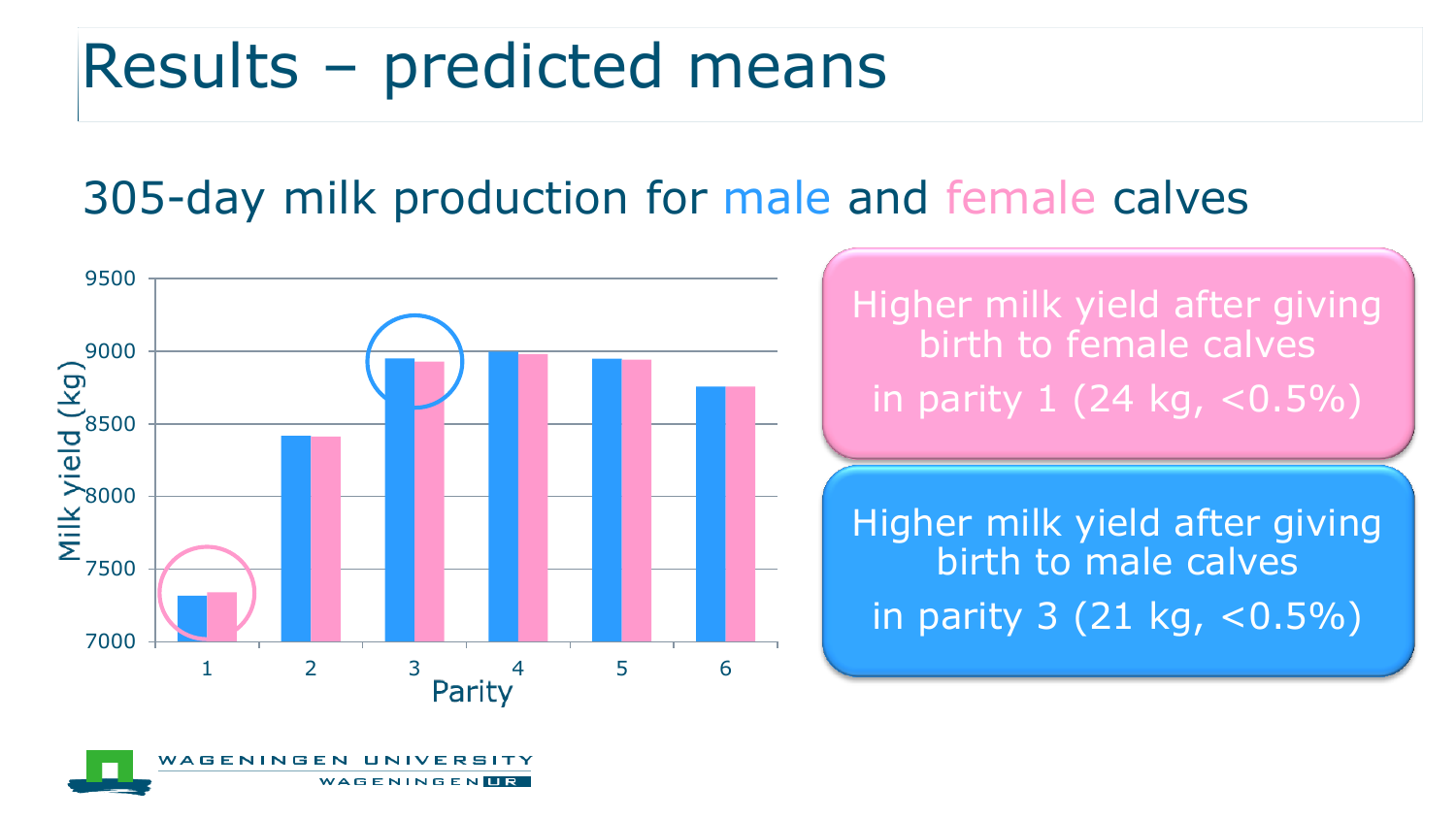# Results – birth weight and calving ease



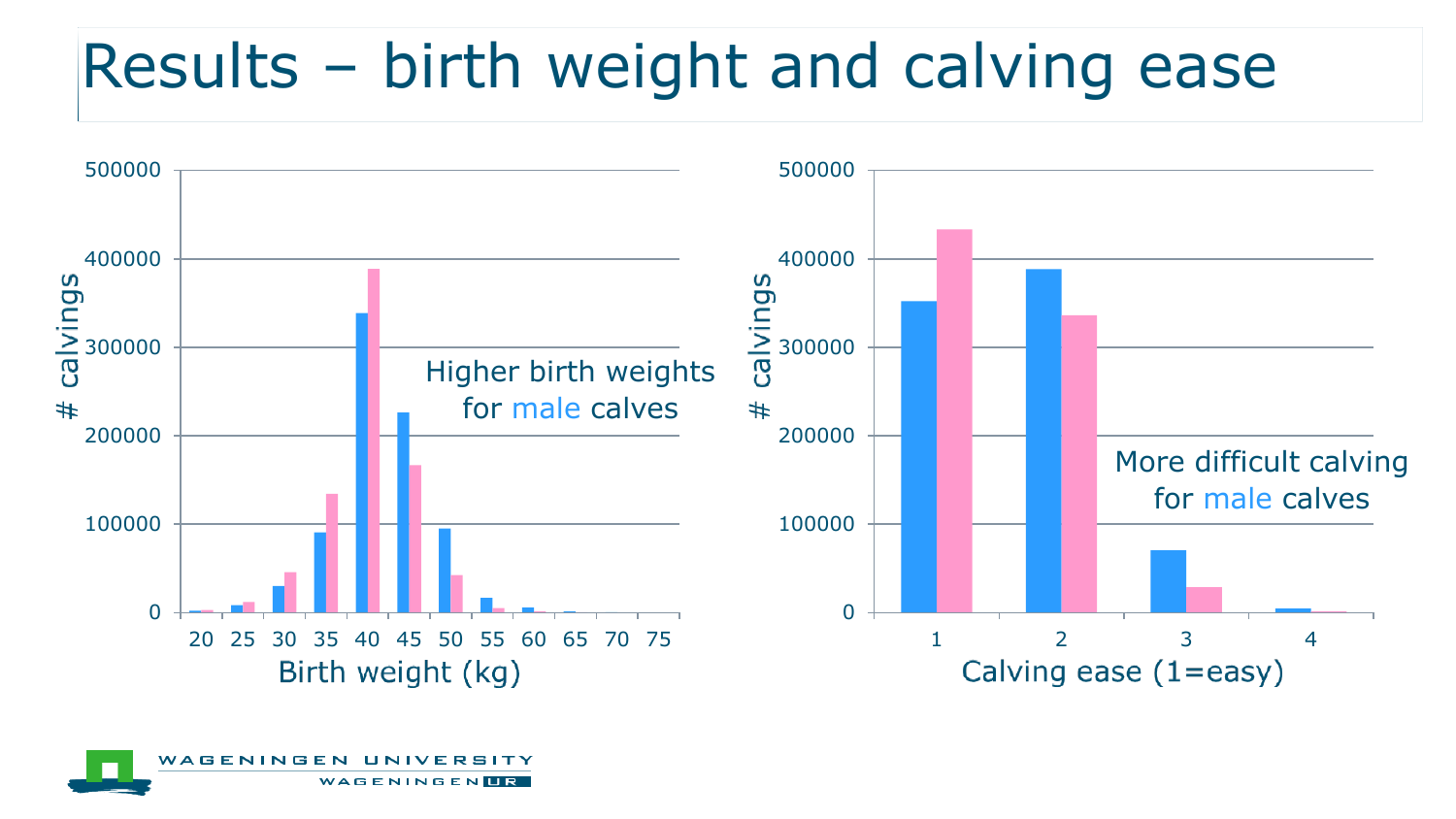# Results – birth weight

#### 305-day milk production affected by birth weight

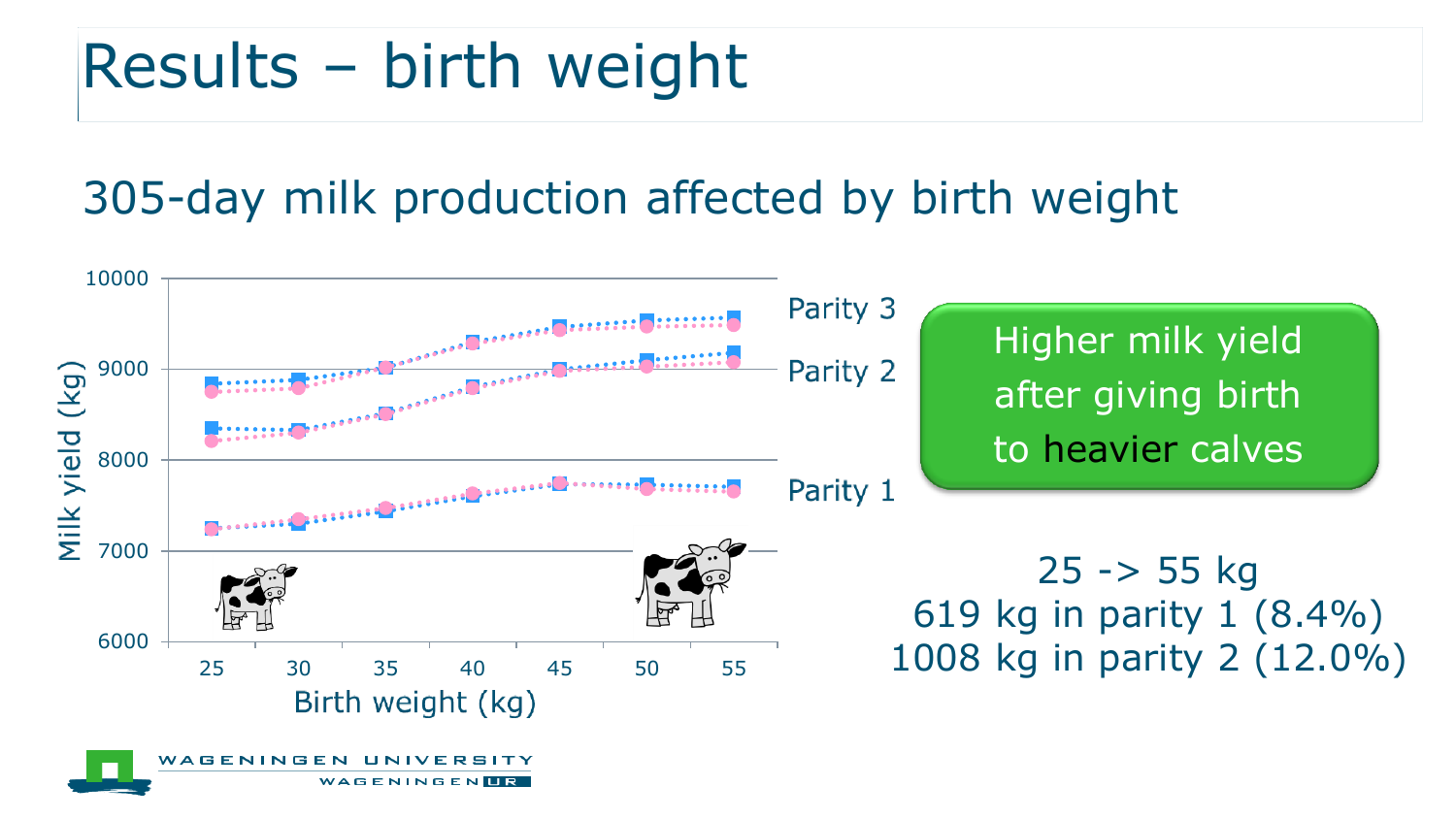# Results – birth weight and calving ease

Despite more calving difficulties associated with lower milk yield



Higher milk yield after giving birth to heavier calves

25 -> 55 kg 619 kg in parity 1 (8.4%) 1008 kg in parity 2 (12.0%)